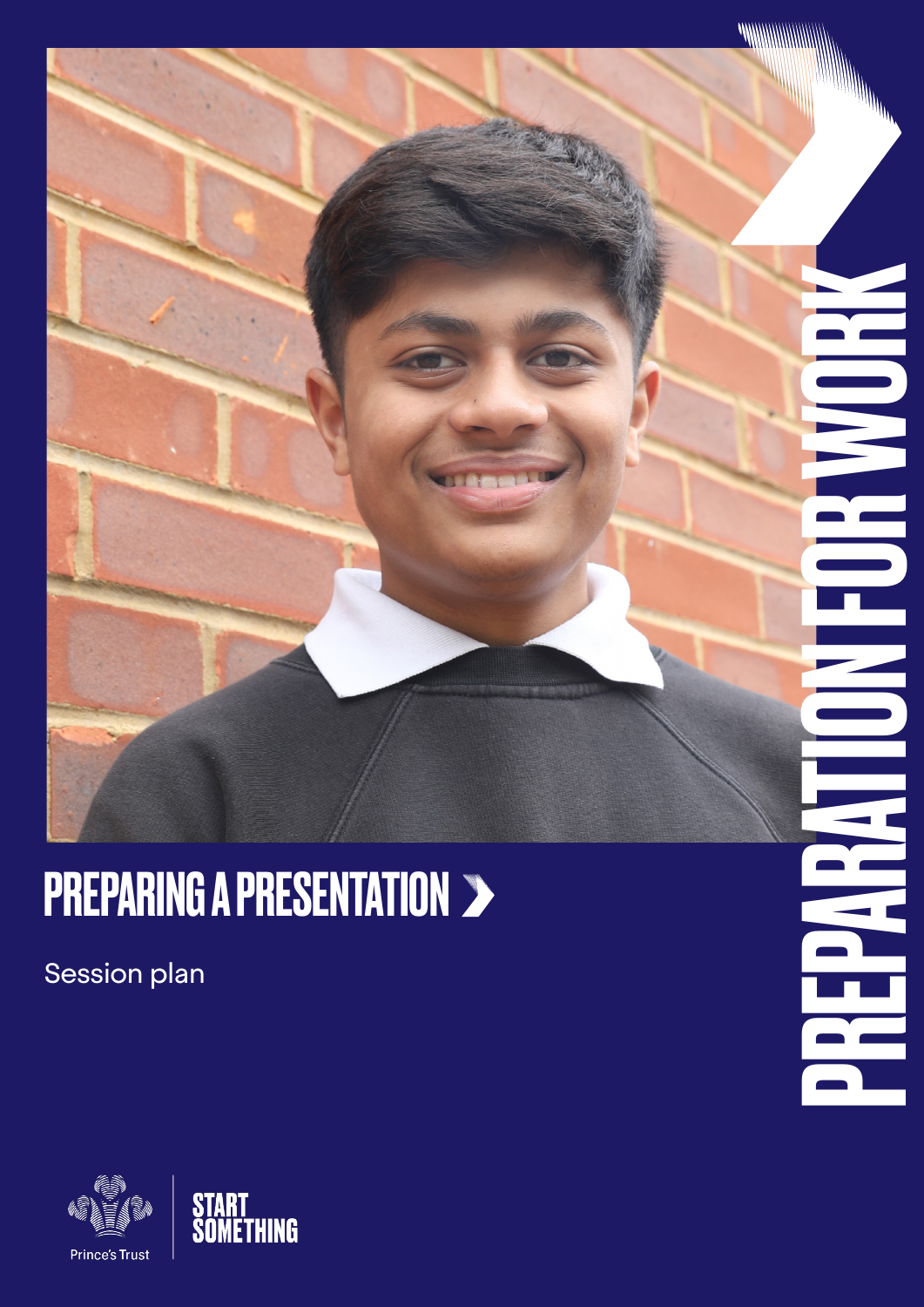### **AT A GLANCE >**

This is the second session in the Presentation Skills unit. Learners consider what an effective presentation looks like and includes, and they start creating and preparing their own presentation that they will deliver in a later session. They will also explore how to control their nerves. This session was made in partnership with Tesco.



#### LLN OPPORTUNITIES

- $\checkmark$  Discussing and writing key pieces of advice for preparing and delivering presentations
- $\vee$  Research topics for presentations
- $\vee$  Create and write a presentation ready for delivery



#### MATERIALS

- Preparing a presentation presentation
- Preparing a presentation worksheet
- $\checkmark$  Computers with internet access (optional)



#### **QUALIFICATION OPPORTUNITIES**

 $\vee$  Presentation Skills - LOs: 2. Be able to prepare for a presentation; 3. Be able to deliver a presentation

### LEARNING OUTCOMES

- $\checkmark$  Identify the features of an effective presentation
- $\vee$  Understand what to avoid when creating a presentation
- $\vee$  Know the benefits of preparing before a presentation



| <b>ACTIVITY</b>                | TIME          | PAGE |
|--------------------------------|---------------|------|
| <b>Introduction</b>            | 5-10 minutes  | 03   |
| <b>Effective presentations</b> | 15-20 minutes | 04   |
| The perks of practising!       | 15 minutes    | 05   |
| Prepare your presentation      | Dependent     | 06   |
| Wrap up                        | 5 minutes     |      |



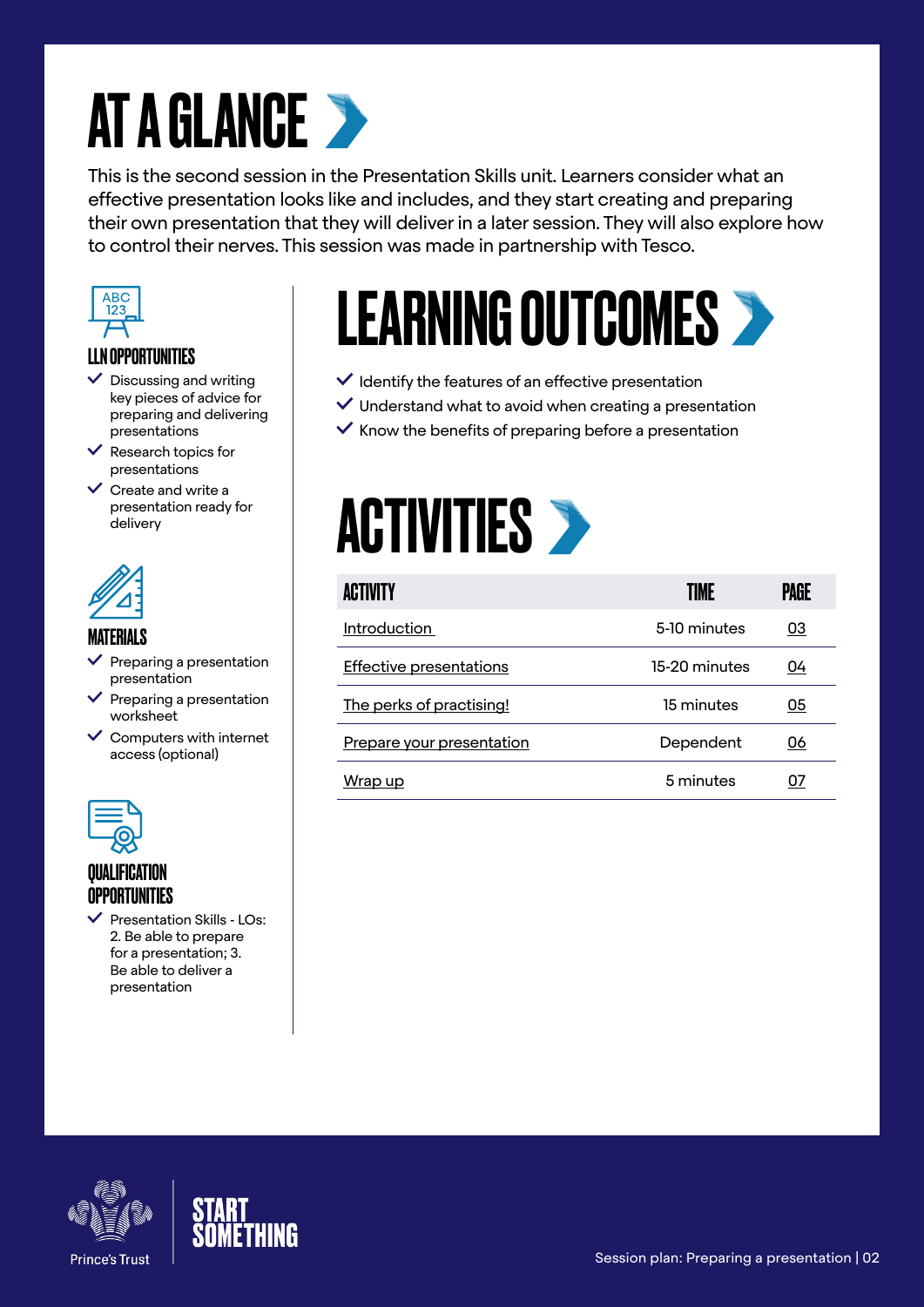# <span id="page-2-0"></span>INTRODUCTION >



#### TIME REQUIRED

5-10 minutes





### **ACTIVITY STEPS >**

- 1. Introduce the session by asking the learners if they can think of a presentation they have seen that was effective. You can prompt them with suggestions, such as assemblies, lessons, YouTube videos, sales pitches on Dragon's Den, etc.
- 2. Encourage the learners to share what made the presentation(s) effective:
	- Was the presenter charismatic? Clear? Passionate?
	- Were there attractive and/or helpful visuals?
	- Was the topic interesting?

### OPTIONAL EXTENSION

If you have access to the internet, you could choose a TED talk [\(https://www.youtube.com/user/TEDtalksDirector\)](https://www.youtube.com/user/TEDtalksDirector) that you think is effective and play it to the group.

Afterwards, have a short discussion about what made the presentation good. What was the presentation's aim? Did it meet it? How?



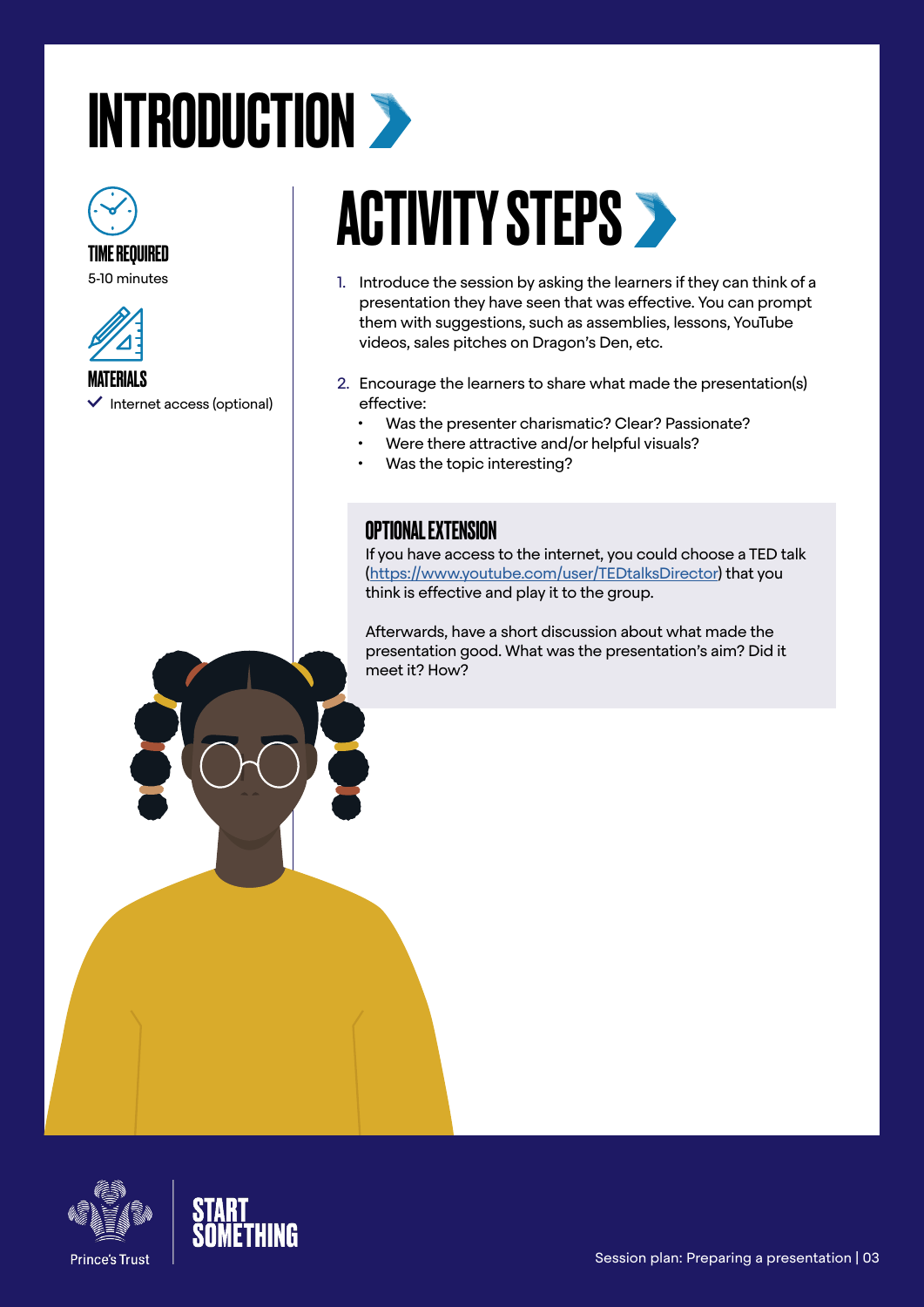### <span id="page-3-0"></span>EFFECTIVE PRESENTATIONS



TIME REQUIRED 15-20 minutes



#### MATERIALS

- Preparing a presentation worksheet
- Preparing a presentation presentation
- Whiteboard/flipchart



### **OPPORTUNITIES**

- The features of an effective presentation
- $\vee$  Examples of things to avoid when creating presentations

### ACTIVITY STEPS

- 1. Divide the learners into smaller groups and allocate them as either 'Do's' or 'Don't's. Each group has 2-3 minutes to come up with as many 'Do's' for an effective presentation or 'Don't's' for creating a presentation. They can record this in the relevant section of the worksheet.
- 2. Ask learners to share their ideas and record their points on the whiteboard/flipchart. Encourage the group to discuss and decide what the key 'do's' and 'don't's are and why.
- 3. Share the slides of the presentation that go through the 3 key elements of an effective presentation: simple, real, energetic (existing resources).
- 4. After the discussion, encourage learners to note down on their worksheet any other 'do's' and 'don'ts' that they think are important. Ensure they include the features of an effective presentation and things to avoid when creating a presentation on their worksheet.

### **EXTENSION**

Level 2/SCQF Level 5 learners need to fill in the optional section of the worksheet, describing the features of an effective presentation they have watched.

They could think about one they have seen in person (potentially ones they discussed in the introduction activity of this session, e.g. a lesson, an assembly, a sales pitch, etc.) or they could find one online (e.g. a TED video).



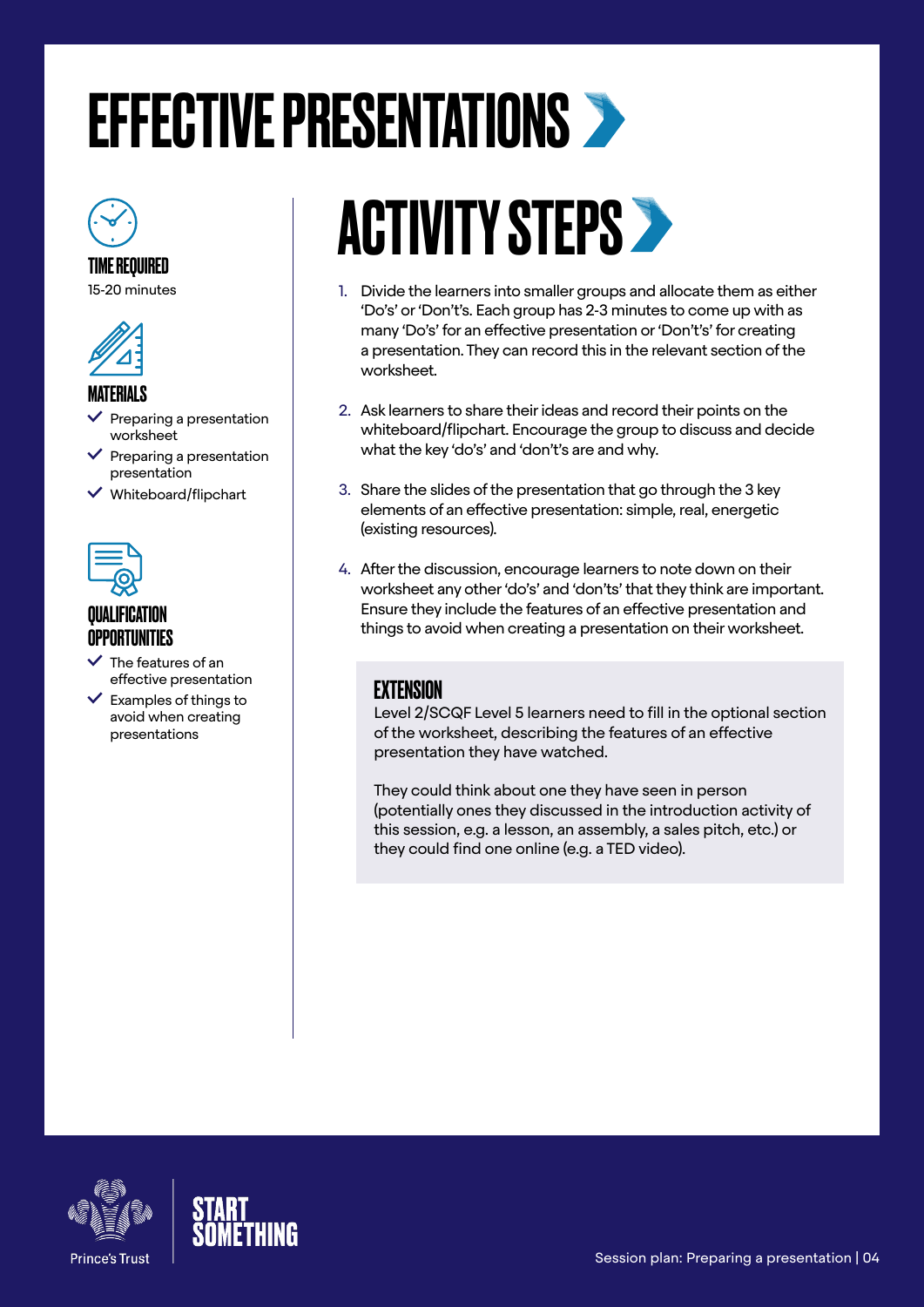# <span id="page-4-0"></span>THE PERKS OF PRACTISING!



#### TIME REQUIRED

15 minutes



#### MATFRIAI S

- Preparing a presentation worksheet
- $\vee$  Preparing a presentation presentation



### QUALIFICATION OPPORTUNITIES

 $\checkmark$  Examples of the benefits of practising before delivering a presentation

# **ACTIVITY STEPS >**

- 1. Explain to the learners that one of the most common fears is public speaking. Ask them why they think this might be.
- 2. Show learners the 'Bag of nerves' and 'Cool as a cucumber' slide of the presentation. Ask learners to discuss and identify how they feel about doing a presentation and therefore, where on the spectrum they think they are. They could put post-its with their names on the spectrum or you could select a few learners to come up, stand next to their chosen part of the spectrum and explain their choice.
- 3. Encourage learners on either end of the spectrum to explain why they feel that way about giving presentations/public speaking. Ask all learners what they do to try and manage their nerves. Emphasise that nerves can often get the better of us but to remember everyone watching wants the presenter to be themselves and do well!
- 4. Draw out from the discussion that one thing that can help with nerves is practice! Writing some notes for what to say, practising the timing and speaking it aloud can make you feel prepared and confident.
- 5. Discuss the other benefits of practising before delivering a presentation. Level 1/SCQF Level 4 and Level 2/SCQF Level 5 learners need to list examples of these benefits on their worksheet.



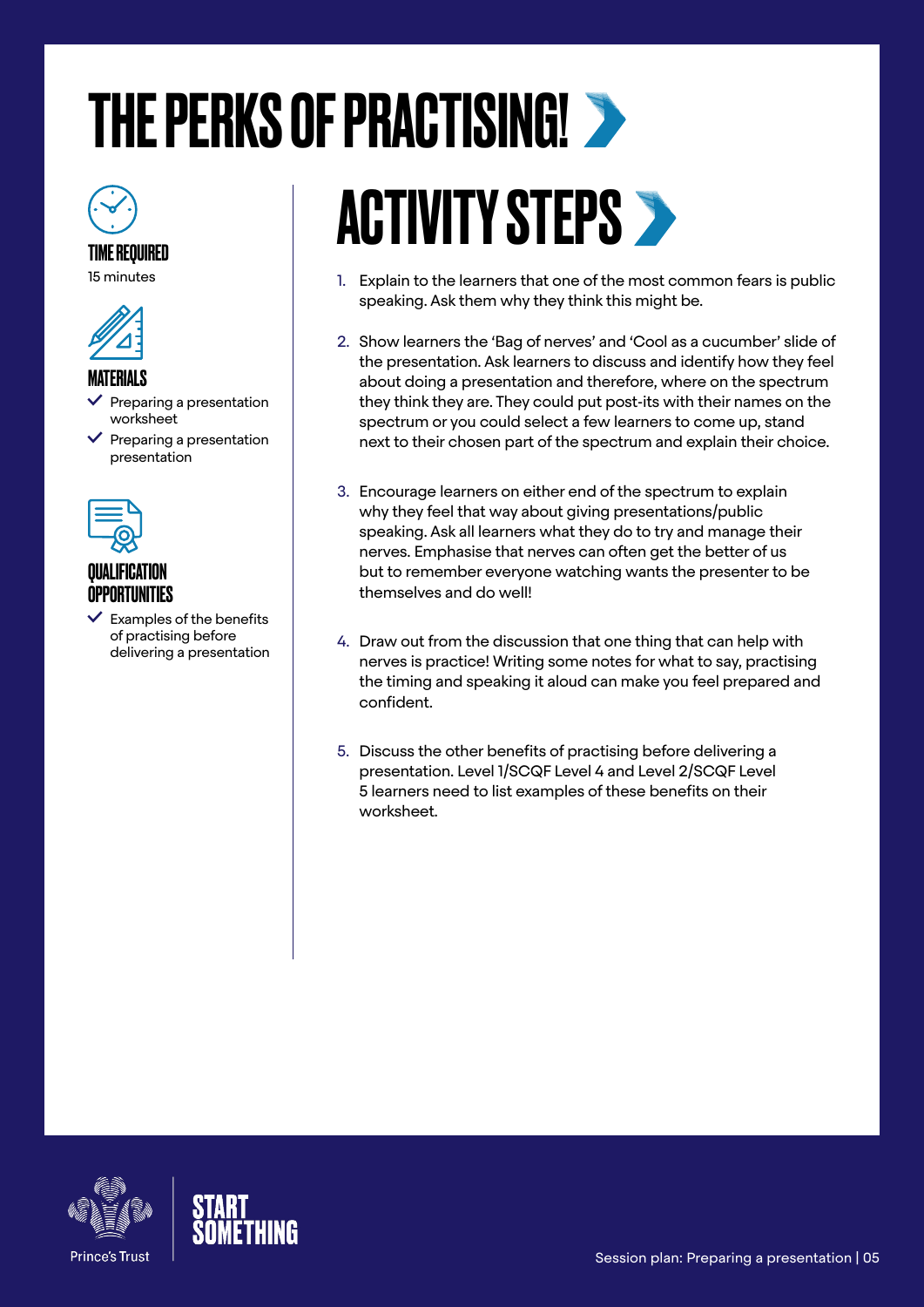### <span id="page-5-0"></span>PREPARING YOUR PRESENTATION

#### TIME REQUIRED

Dependent



#### **MATFRIALS**

- Preparing a presentation worksheet (optional)
- $\vee$  Computers with internet access (optional)



#### QUALIFICATION **OPPORTUNITIES**

 Materials needed to deliver/support your presentation

### **ACTIVITY STEPS >**

- 1. Tell the learners that they now need to start preparing a presentation that they will deliver, either individually or in a group.
- 2. Give learners time to discuss/think about/research on a computer what topic they would like to do their presentation on. Remind them that presentations that have a passionate or enthusiastic presenter are often effective – so encourage them to think about presenting something they are interested in.
- 3. Once learners have selected their topic, they need to consider how they want to present it:
	- Do they want to create a supporting presentation using PowerPoint or similar software (e.g[. https://prezi.com]( https://prezi.com) or [https://](https://www.emaze.com) [www.emaze.com\)](https://www.emaze.com)?
	- Do they want to create supporting handouts or a poster?
	- How long should it be (not too long so that people become disinterested and not so short as not to get the point across)?
	- If working in groups, who should say what (e.g. one person does the introduction and conclusion, one person makes the first main point, etc.)?
- 4. Give learners sufficient time to reflect on and discuss the questions above as well as prepare their presentations, e.g. writing a script, creating visual aid(s), rehearsing. They could follow the advice on how to structure their presentation that is on the presentation.
- 5. You may want to let them do a mock presentation to you as a form of rehearsal, it is also an opportunity for you to give some initial feedback they can work on before presenting to a larger group.

#### **FXTFNSION**

Level 1/SCQF Level 4 and Level 2/SCQF Level 5 learners need to write down the materials they need to deliver/support their presentation on their worksheet.

Level 1/SCQF Level 4 only need to list materials and Level 2/ SCQF Level 5 learners need to state the materials they will be using and explain how they will support the presentation.